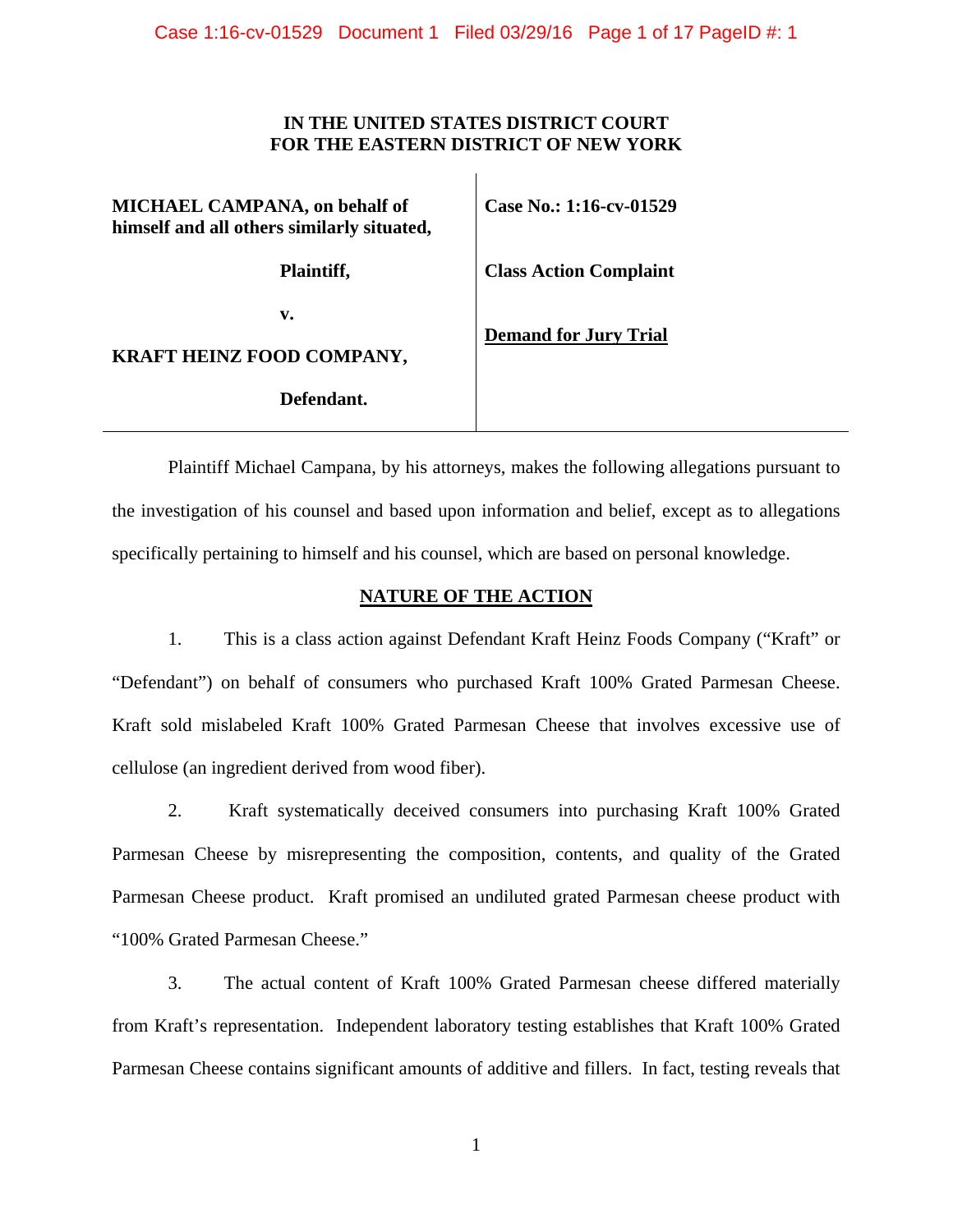### Case 1:16-cv-01529 Document 1 Filed 03/29/16 Page 2 of 17 PageID #: 2

at least 3.8% of Kraft 100% Grated Parmesan Cheese is cellulose, a filler and anti-caking agent derived from wood fiber. Industry standard for cellulose as an anti-caking agent is 2%, but Kraft 100% Grated Parmesan Cheese contains nearly twice the amount.

4. Plaintiff Campana and Class Members (defined herein) purchased Kraft 100% Grated Parmesan Cheese relying on Defendant's representation that the product contains 100% grated Parmesan cheese and reasonably understood Defendant's representation to mean the product did not contain filler ingredients. Instead, Plaintiff and Class Members ended up paying for a diluted, mislabeled product.

5. Plaintiff Campana seeks relief in this action individually and on behalf of a nationwide Class and New York Sub-Class of purchasers of Kraft 100% Grated Parmesan Cheese products for breach of express warranty, breach of implied warranty, unjust enrichment, and violations of New York's Unfair and Deceptive Practices Law, N.Y. Gen. Bus. Law § 349 and New York's False Advertising Law, N.Y. Gen. Bus. Law § 350.

#### **PARTIES**

6. Plaintiff Campana resides in Mill Basin, Borough of Brooklyn, New York. During the relevant class period, Plaintiff Campana purchased Kraft 100% Grated Parmesan Cheese in the State of New York.

7. Defendant Kraft Heinz Foods Company is a Pennsylvania corporation with headquarters in Pittsburgh, Pennsylvania and Chicago, Illinois. Kraft manufactures and markets food and beverage products, including cheese under the iconic brand, Kraft. At all relevant times herein, Defendant manufactured, marketed, sold and distributed Kraft 100% Grated Parmesan Cheese in the State of New York and throughout the United States.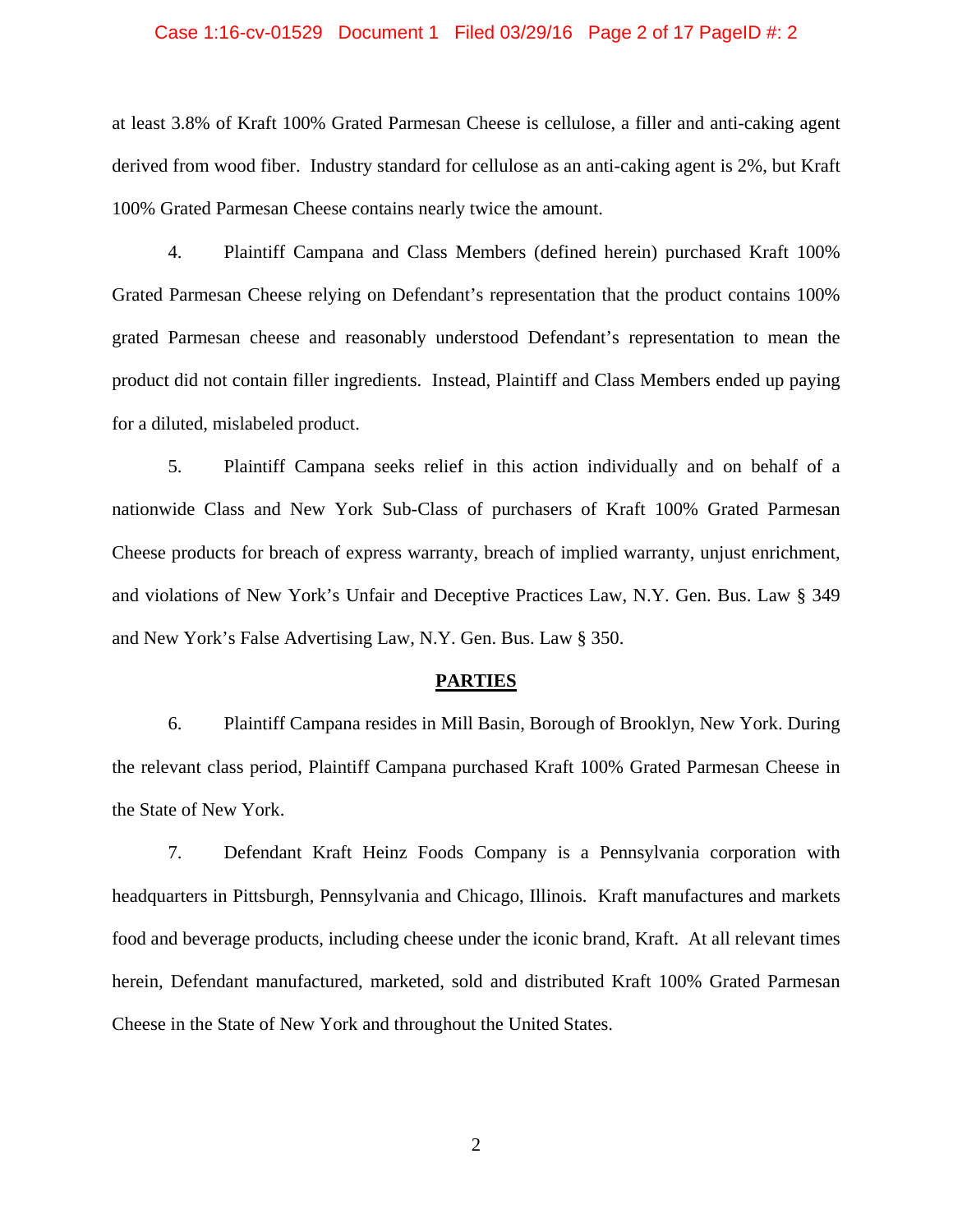### **JURISDICTION AND VENUE**

8. This Court has jurisdiction over this action pursuant to 28 U.S.C. § 1332 (d)(2)(A) because there are more than 100 class members and the aggregate amount in controversy exceeds \$5,000,000.00, exclusive of interest, fees, and costs, and at least one class member is a citizen of a state different from Defendant.

9. This Court has personal jurisdiction over Defendant because Defendant conducts and transacts business in the State of New York, contracts to supply goods within the State of New York, and supplies goods within the State of New York.

10. Venue is proper in this District pursuant to 28 U.S.C. § 1391 (b) and (c), because: Defendant does business throughout this district, and a substantial part of the events giving rise to Plaintiff's claims took place within this district, including his purchase of Kraft 100% Grated Parmesan Cheese.

### **FACTS COMMON TO ALL CAUSES OF ACTION**

11. An estimated 463 million pounds of Italian hard cheeses are sold in the United States annually.<sup>1</sup> According to U.S. Department of Agriculture data, approximately 336 million pounds of Parmesan was produced in 2015.

12. In a 2014 national consumer survey conducted by Arthur Schuman Inc., 95% of respondents indicated concerns regarding adulterated cheese in the marketplace and 78% of respondents "said companies making adulterated cheese should not be allowed to label them as Parmesan or Romano."<sup>2</sup>

<sup>&</sup>lt;sup>1</sup> Rick Barrett, *Cheese executive condemns epidemic of inauthentic, inferior additives*, Journal Sentinel (November 26, 2014), http://www.jsonline.com/business/cheese-executive-condemns-epidemic-of-inauthentic-inferioradditives-b99397013z1-283991041.html (last visited March 29, 2015). 2

<sup>&</sup>lt;sup>2</sup> http://www.prnewswire.com/news-releases/first-ever-trust-mark-debuts-in-us-italian-cheese-300180596.html (last visited March 29, 2015).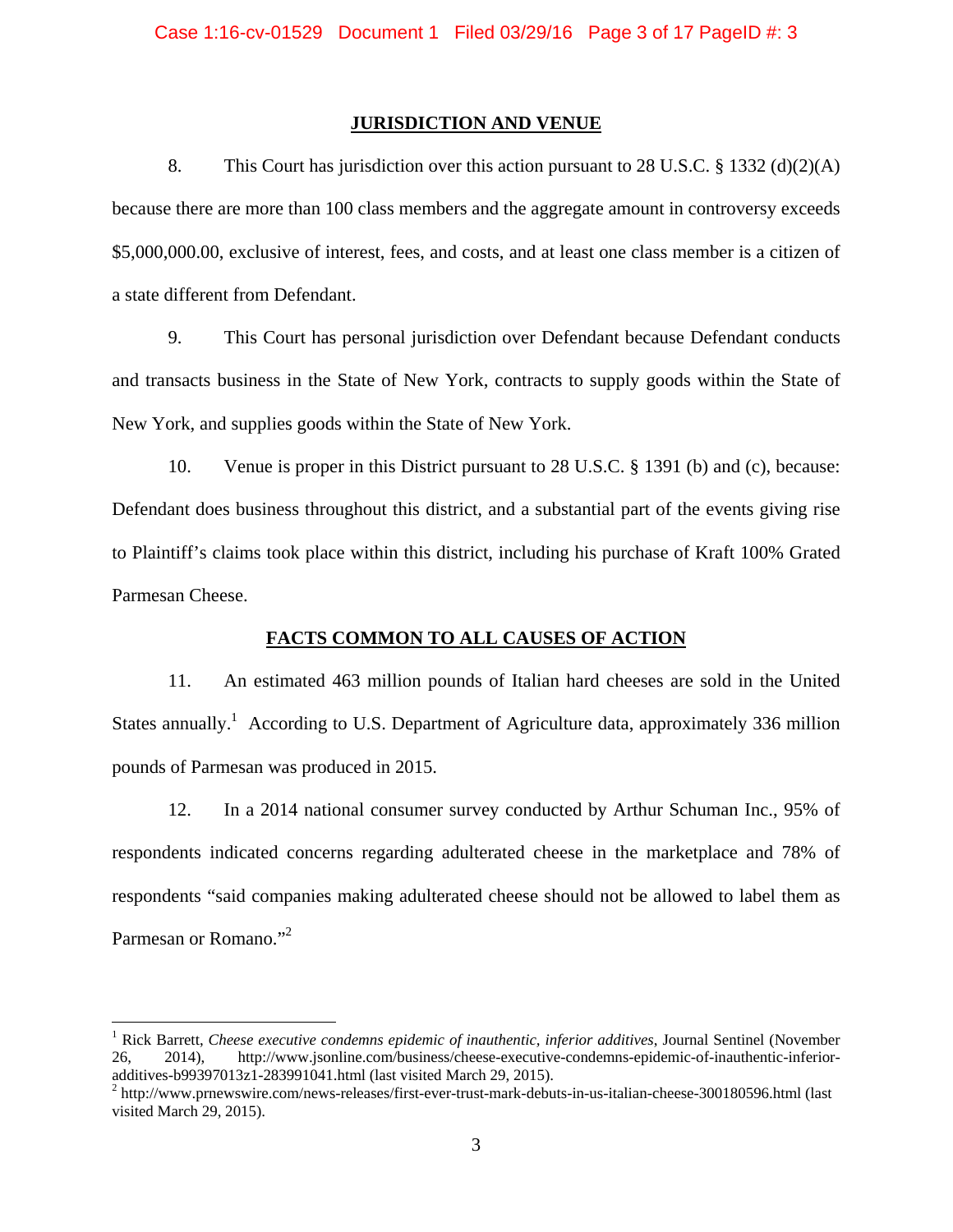# Case 1:16-cv-01529 Document 1 Filed 03/29/16 Page 4 of 17 PageID #: 4

| 95%                                                                           | 61%                                                                                                                                                                                                                                            | 78%                                                                                                                          | 75%                                                          |
|-------------------------------------------------------------------------------|------------------------------------------------------------------------------------------------------------------------------------------------------------------------------------------------------------------------------------------------|------------------------------------------------------------------------------------------------------------------------------|--------------------------------------------------------------|
| Are concerned that<br>adulterated cheese<br>is being passed off<br>as real    | Would no longer<br>trust a company or<br>brand that marketed<br>fraudulent cheeses and<br>would stop purchasing<br>their products<br>48% went even further<br>to say they would<br>no longer trust any<br>other products that<br>company makes | Indicated companies<br>making fraudulent<br>hard cheeses should<br>not be allowed to label<br>them "Parmesan"<br>or "Romano" | Would be willing<br>to pay 10% - 25% more<br>for real cheese |
|                                                                               |                                                                                                                                                                                                                                                |                                                                                                                              |                                                              |
| Consumer Survey Italian Hard Cheese, Fountainhead Brand Consulting, June 2014 |                                                                                                                                                                                                                                                |                                                                                                                              |                                                              |

13. In the same survey, 75% of the respondents said they would be willing to pay anywhere from 10% to 25% more for authentic cheese. $3$ 

# **A. False and Misleading Claims about Kraft 100% Grated Parmesan Cheese**

14. Kraft advertises its grated parmesan cheese product as "100% Parmesan Cheese."

The representation is clearly visible on the product packaging for Kraft's 100% Grated Parmesan Cheese, which is reproduced below:

 3 http://www.prnewswire.com/news-releases/first-ever-trust-mark-debuts-in-us-italian-cheese-300180596.html (last visited March 29, 2015).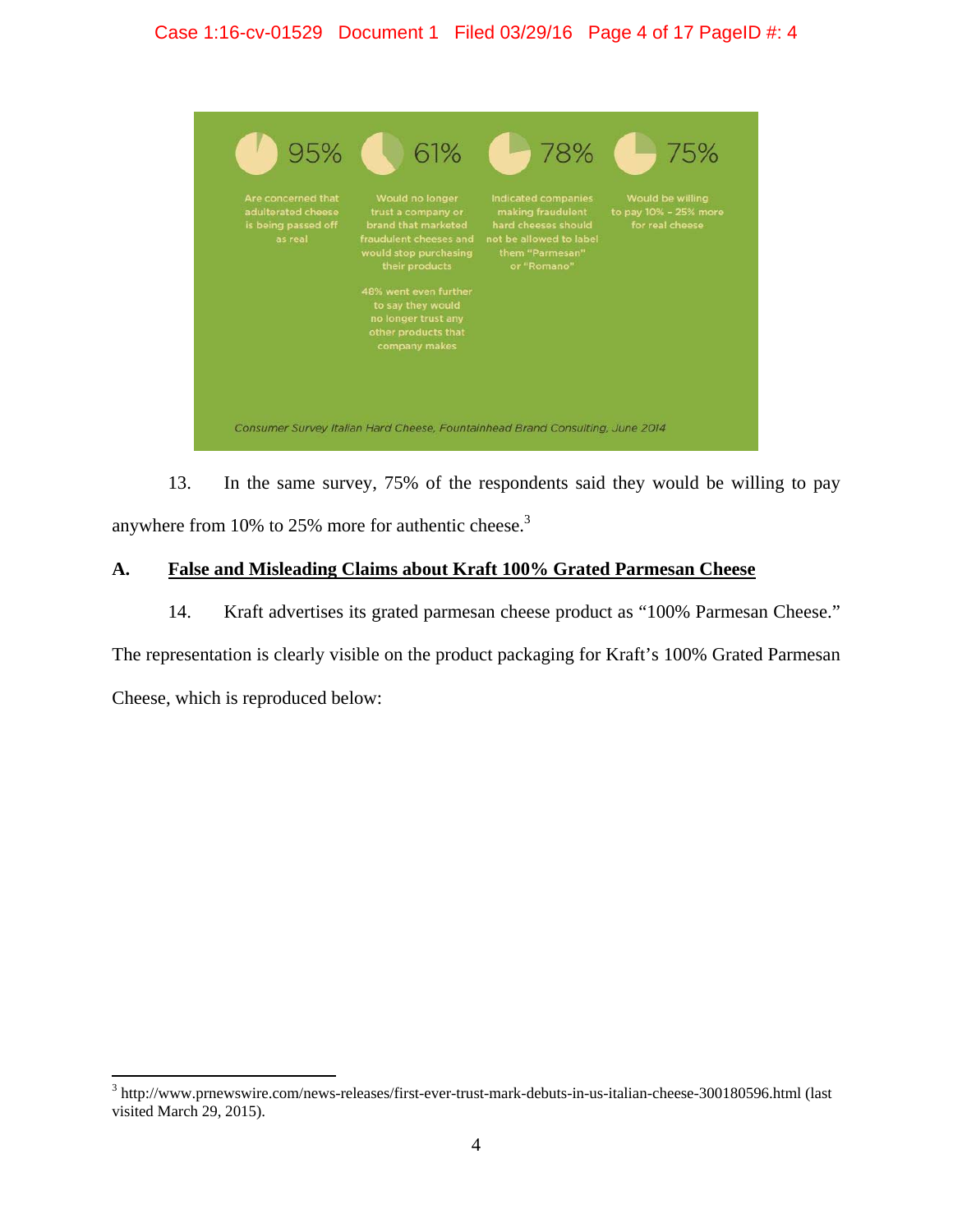# Case 1:16-cv-01529 Document 1 Filed 03/29/16 Page 5 of 17 PageID #: 5



15. Since 1990, Kraft consistently advertised that its grated parmesan cheese product was "100% grated parmesan" and without fillers.

16. In a television commercial aired in 1990, Kraft represented that unlike competing grated topping products that contains "fats and fillers," Kraft 100% Grated Parmesan Cheese is "100% grated Parmesan."<sup>4</sup>

17. In another television commercial aired in 1994, Kraft represented that Kraft 100% Grated Parmesan Cheese "is always 100% Parmesan, no fillers."5

18. Parmesan is considered a hard Italian cheese, defined by low moisture, relatively high salt and medium fat content and a comparatively long ripening process. 21 C.F.R. § 133.165.

19. While powdered cellulose (microcrystalline cellulose) can be added to grated cheese as an anti-caking processing agent, *see* 21 C.F.R. § 133.146, it can only be used at levels

<sup>&</sup>lt;sup>4</sup> Kraft 100% Grated Parmesan Cheese commercial (1990), available at https://www.youtube.com/watch?v=FII mRTxvvMk (last visited March 29, 2016).

<sup>&</sup>lt;sup>5</sup> Kraft 100% Grated Parmesan Cheese commercial (1994), available at https://www.youtube.com/watch?v= 4yQtdaRfNzg (last visited March 29, 2016).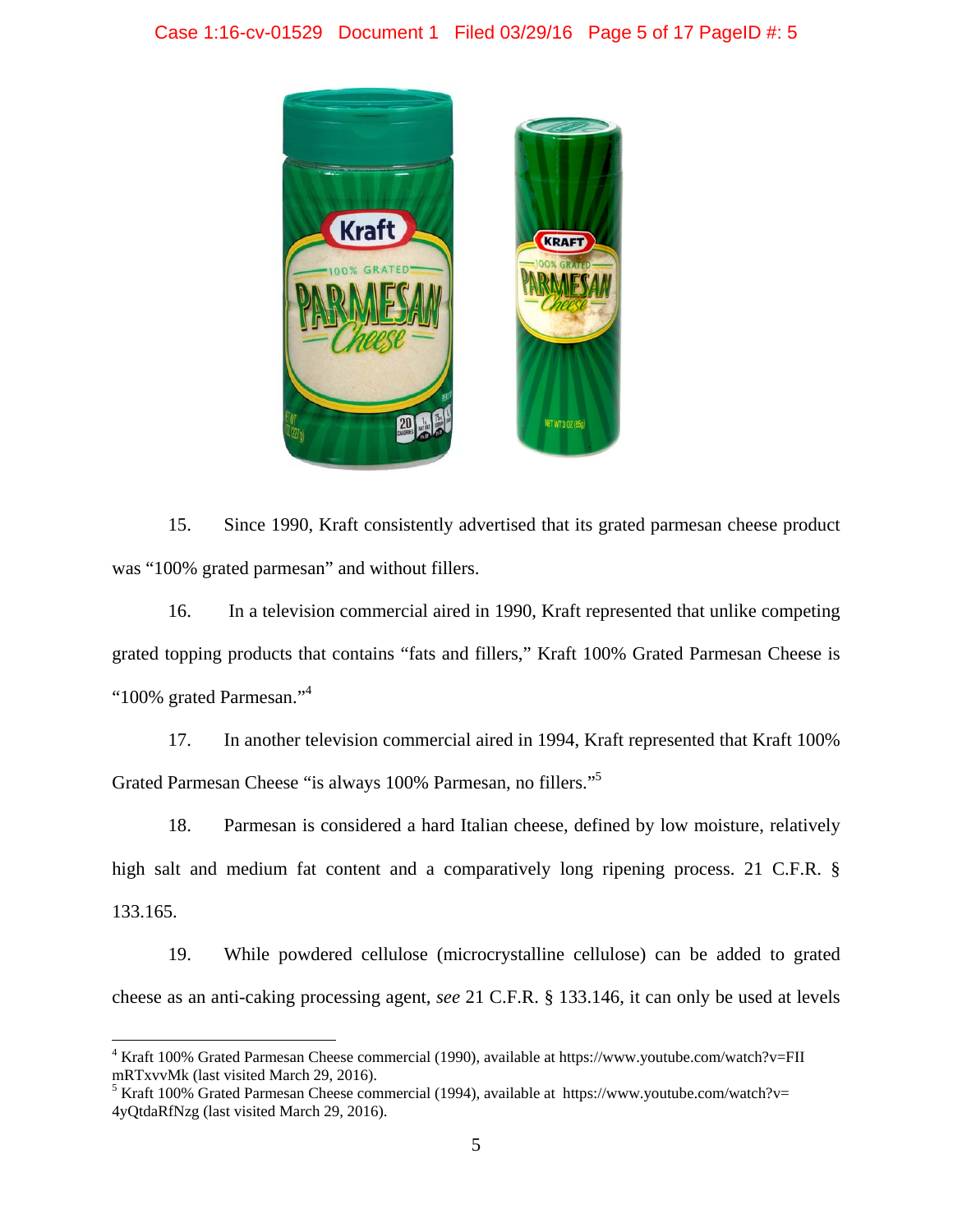#### Case 1:16-cv-01529 Document 1 Filed 03/29/16 Page 6 of 17 PageID #: 6

sufficient to achieve the desired anti-caking effect, but not for any other purpose, *see* 21 C.F.R. §  $172.5(1)$ .

20. "[C]heesemakers are allowed to use as much as needed to stop their product from clumping, which, per industry standard, is somewhere around 2 percent."6

21. Too much cellulose can cheapen a Parmesan cheese product and dilute its flavor.

22. Independent testing shows that at least 3.8% of Kraft 100% Grated Parmesan Cheese is comprised of cellulose, an anti-clumping agent obtained as a pulp from fibrous plant material.<sup>7</sup>

23. Cellulose is relatively inexpensive, with some costing between \$2.50 and \$3.00 a pound.<sup>8</sup> Real Parmesan cheese by comparison is significantly more expensive. By stretching out a pricy cheese with cellulose, food manufacturers are able to sell more of the product for a lesser expense in making the product.

24. When excessive optional ingredients, such as cellulose, are added to Parmesan cheese, "the value of carbo[hydrates] by difference increases, and the protein value decreases."<sup>9</sup> This means there is less cheese in the overall product.

25. While Kraft discloses "cellulose powder" on the ingredient list for Kraft 100% Grated Parmesan Cheese as an ingredient that "prevent[s] caking," the product contains nearly twice the amount of the industry standard for use of cellulose as an anti-caking agent.

<sup>6</sup> Roberto A. Ferdman, *Problem with Parmesan Cheese is symbolic of broader issue in American food industry*, The Washington Post (February 17, 2016) http://www.chicagotribune.com/business/ct-wood-parmesan-cheese-foodindustry-problems-20160217-story.html (last visited March 29, 2015).

<sup>7</sup> Lydia Mulvany, *The Parmesan Cheese You Sprinkle on Your Penne Could be Wood*, Bloomberg Business (February 16, 2016), http://www.bloomberg.com/news/articles/2016-02-16/the-parmesan-cheese-you-sprinkle-onyour-penne-could-be-wood (last visited March 29, 2015). 8 Sarah Nassauer, *Why Wood Pulp Makes Ice Cream Creamier*, The Wall Street Journal (May 4, 2011),

http://www.wsj.com/articles/SB10001424052748703834804576300991196803916 (last visited March 29, 2015).

<sup>9</sup> *How to Protect Your Brand Against Cheese Adulteration*, http://www.dairiconcepts.com/wpcontent/uploads/2016/02/Cheese-Adulteration-Final.pdf (last visited March 29, 2015).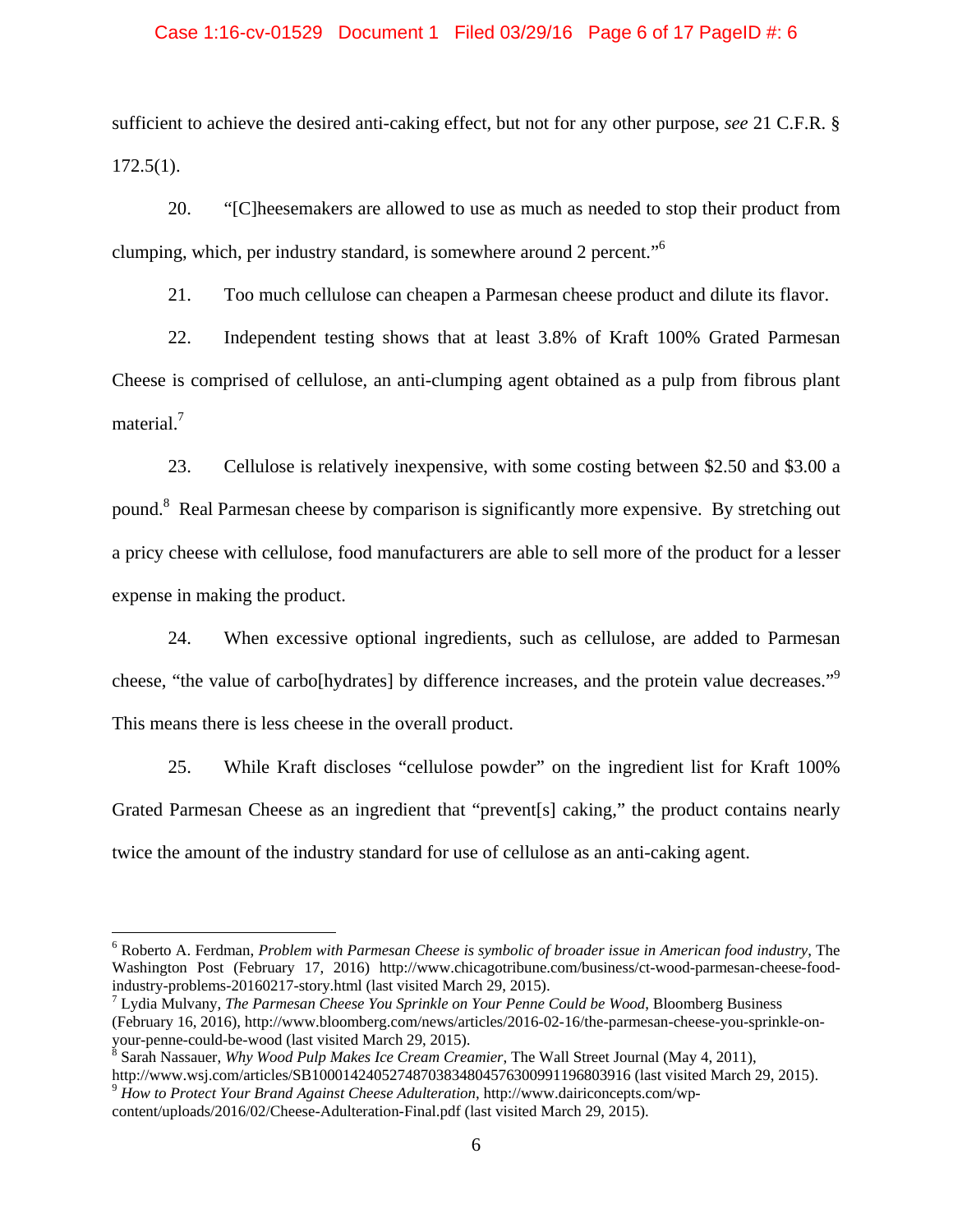### Case 1:16-cv-01529 Document 1 Filed 03/29/16 Page 7 of 17 PageID #: 7

26. Consumers have a right to know what they are purchasing, but Kraft has turned consumer-oriented labels that are supposed to allow consumers to make informed decisions into advertising vehicles, bending the truth about a product that is not properly marketed as grated Parmesan cheese.

27. Kraft's unlawful, false, fraudulent, and misleading marketing and advertising practices take advantage of consumers who purchased Kraft 100% Grated Parmesan Cheese because these consumers did not get what they bargained for — 100% grated Parmesan cheese.

### **B. Plaintiff's Experience**

28. Plaintiff Campana purchased one (1) eight-ounce container of Kraft 100% Grated Parmesan Cheese from a convenience store near his home in and around December 2015. Plaintiff paid approximately \$4.00, excluding sales tax.

29. Plaintiff Campana purchased Kraft 100% Grated Parmesan Cheese in reliance on Kraft's representation that the product was "100%" grated Parmesan cheese and reasonably understood this representation to mean that the product did not contain unnecessary quantities of filler ingredients such as cellulose.

30. Plaintiff Campana would not have purchased Kraft 100% Grated Parmesan Cheese or would have paid significantly less for the product had he known that the product contain unnecessary quantities of filler ingredients, and that Kraft mischaracterizes the amount, percentage and quality of Parmesan cheese in the container.

31. Plaintiff Campana suffered injury in fact and lost money as a result of Kraft's false, misleading and deceptive practice, as described herein.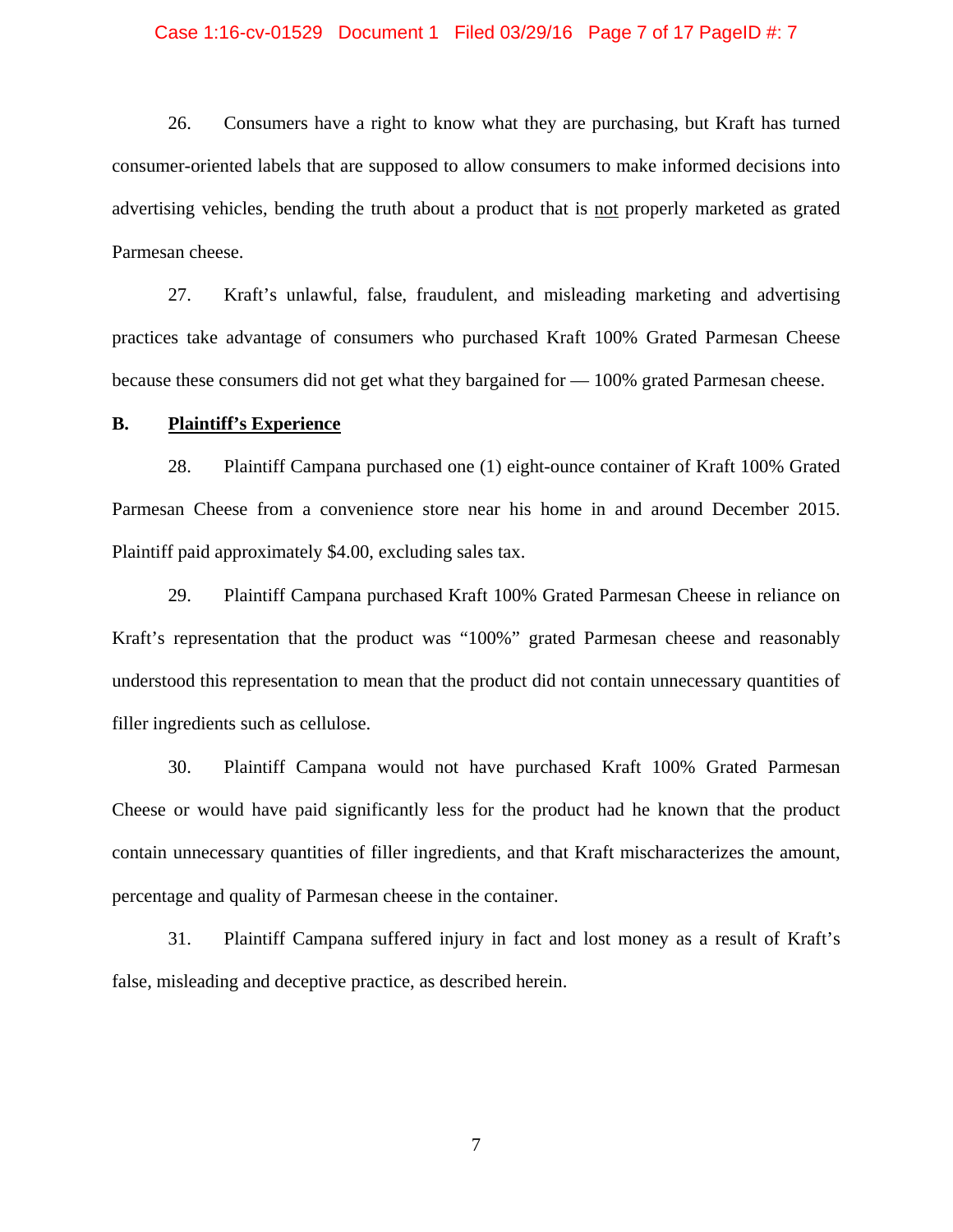#### **CLASS ACTION ALLEGATIONS**

32. Plaintiff seeks to represent a class defined as all persons in the United States who, within the relevant statute of limitations period, purchased Kraft 100% Grated Parmesan Cheese (the "Class").

33. Plaintiff also seeks to represent a sub-class of all members of the Class who, within the relevant statute of limitations period, purchased Kraft 100% Grated Parmesan Cheese in New York (the "New York Sub-Class").

34. Excluded from the Class and Sub-Class are persons who made such purchase for the purpose of resale, Federal judges and members of their families within the first degree of consanguinity, Defendant, any entity in which Defendant has a controlling interest, and any of its subsidiaries, affiliates, and officers, directors of the entity Defendant, or employees, and any legal representative, heir, successor, or assignee of Defendant.

35. Plaintiff reserves the right to amend or modify Class definition with greater specificity or further division into sub-classes or limitation to particular issues as discovery and the orders of this Court warrant.

36. Members of the Class and New York Sub-Class will be jointly referred to as "Class Members."

37. The requirements of Federal Rule of Civil Procedure 23 are satisfied.

38. Members of the Class and Subclasses are so numerous that their individual joinder herein is impracticable. On information and belief, members of the Class and Subclasses number in the tens of thousands. The precise number of Class Subclass members and their identities are unknown to Plaintiff at this time but may be determined through discovery. Class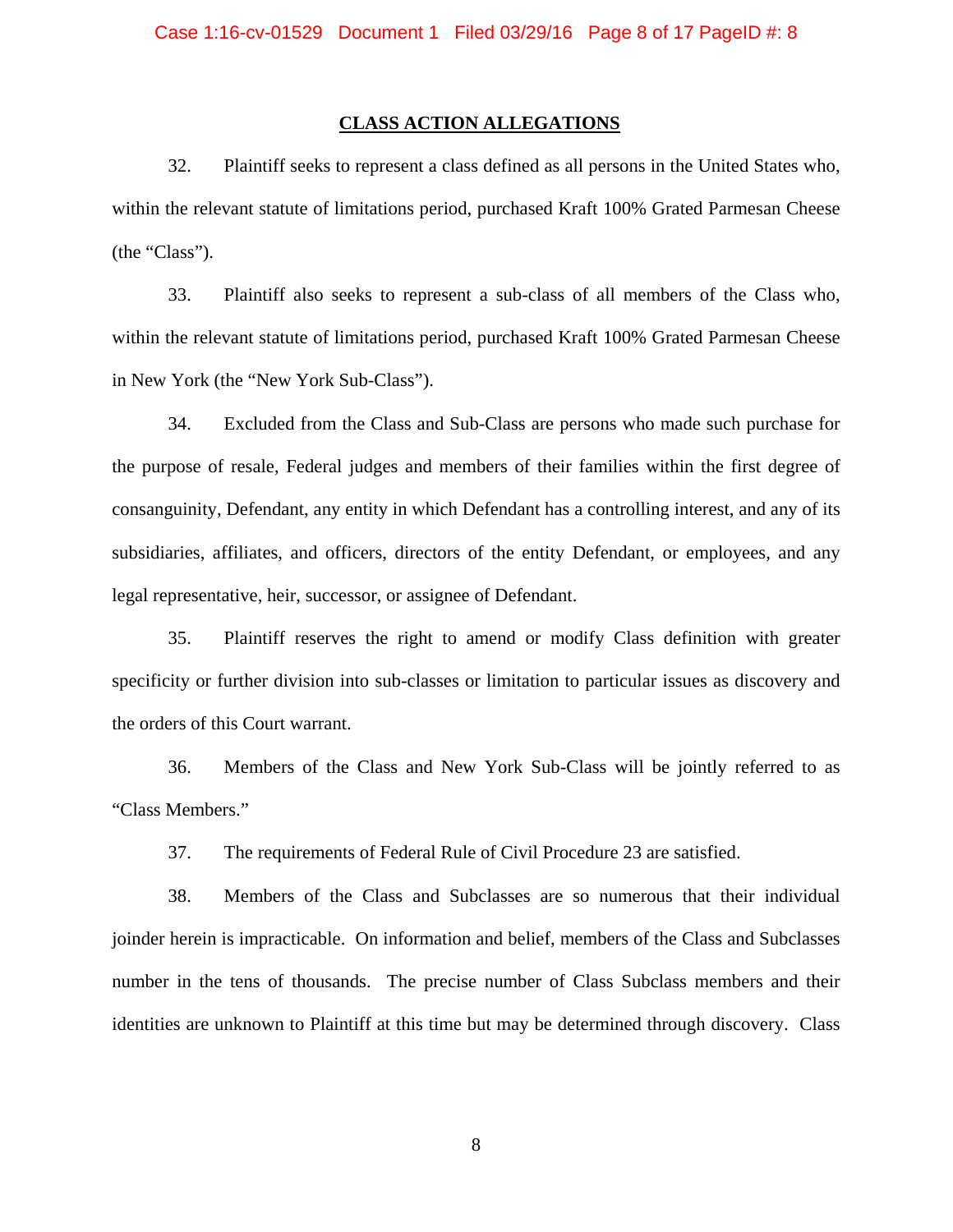### Case 1:16-cv-01529 Document 1 Filed 03/29/16 Page 9 of 17 PageID #: 9

and Sub-Class Members may be notified of the pendency of this action by mail and/or publication through the distribution records of Defendant and third party retailers and vendors.

39. Common questions of law and fact exist as to all Class Members and predominate over questions affecting only individual Class Members. Common legal and factual questions include, but are not limited to:

- (a) whether Defendant's labeling, marketing and promotion of Kraft 100% Grated Parmesan Cheese is false and misleading;
- (b) Whether, by the misconduct set forth in this Complaint, Defendant engaged in unfair, fraudulent or unlawful business practices with respect to labeling, marketing, promotion and sales of Kraft 100% Grated Parmesan Cheese;
- (c) whether Defendant were unjustly enriched by their conduct;
- (d) whether Defendant's conduct violated the state laws asserted herein;
- (e) whether Class Members suffered an ascertainable loss as a result of the Defendant's misrepresentations; and
- (f) whether, as a result of Defendant's misconduct as alleged herein, Plaintiff and Class members are entitled to restitution, injunctive and/or monetary relief and, if so, the amount and nature of such relief.

40. The claims of the named Plaintiff is typical of the claims of the Class and Sub-Class in that the named Plaintiff was exposed to, and relied on, Defendant's false and misleading marketing of Kraft 100% Grated Parmesan Cheese and suffered a loss as a result of his purchase.

41. Plaintiff is an adequate representative of the Class and Sub-Class because his interest does not conflict with the interests of the Class Members he seeks to represent, he has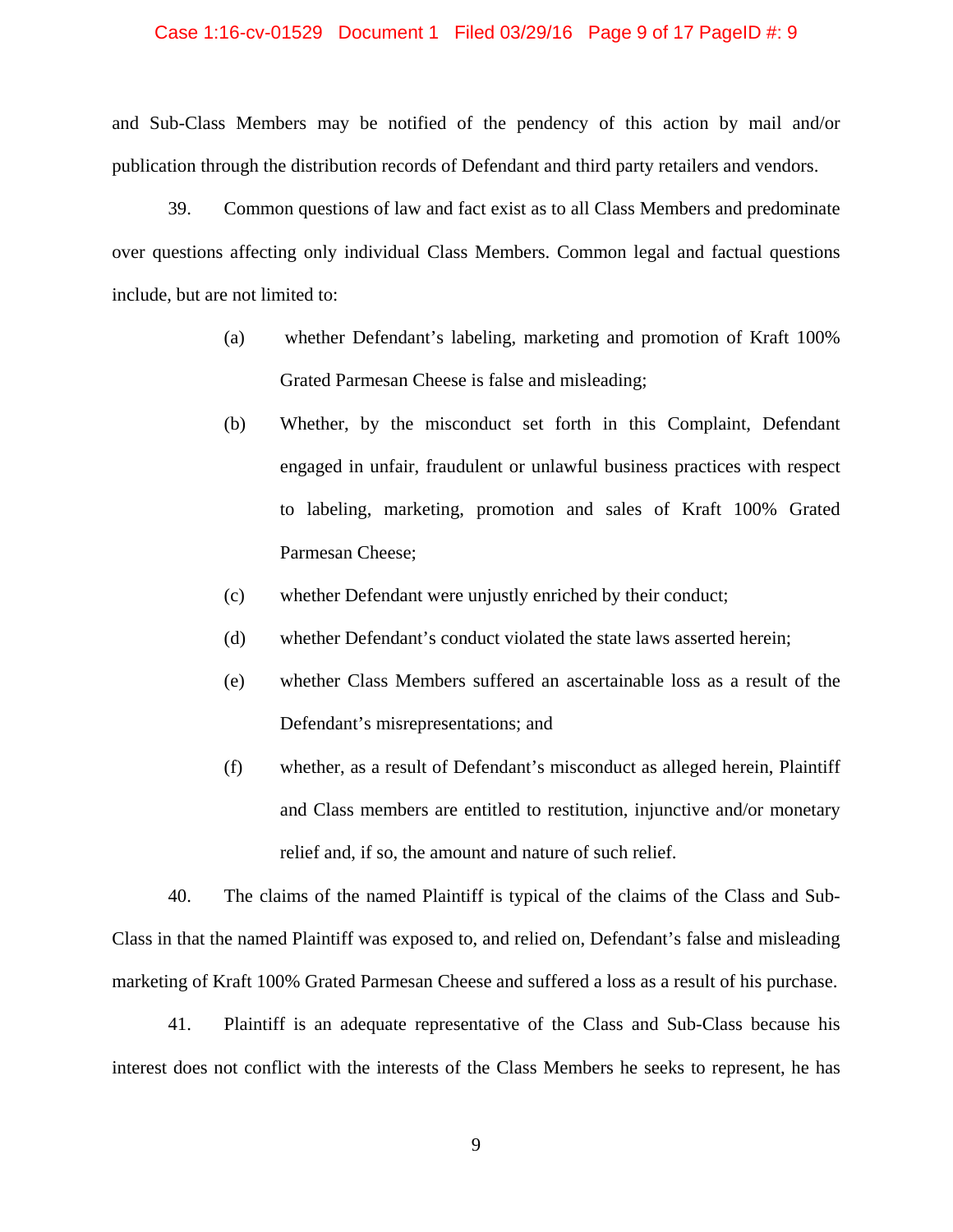#### Case 1:16-cv-01529 Document 1 Filed 03/29/16 Page 10 of 17 PageID #: 10

retained competent counsel experienced in prosecuting class actions, and they intend to prosecute this action vigorously. The interests of Class Members will be fairly and adequately protected by Plaintiff and his counsel.

42. The class mechanism is superior to other available means for the fair and efficient adjudication of the claims of Plaintiff and Class Members. Each individual Class member may lack the resources to undergo the burden and expense of individual prosecution of the litigation. Individualized litigation increases the delay and expense to all parties and multiplies the burden on the judicial system. Individualized litigation also presents the potential for inconsistent or contradictory judgments. In contrast, the class action device presents far fewer management difficulties and provides the benefits of single adjudication, economy of scale, and comprehensive supervision by a single court.

43. Questions of law and fact common to the Class and Sub-Class predominate over any questions affecting only individual Class Members. Injuries sustained by Plaintiff and Class Members flow, in each instance, from a common nucleus of operative facts i.e., Defendant's misconduct. In each case, Defendant manufactured, marketed, distributed or sold Kraft 100% Grated Parmesan Cheese and deceived Plaintiff and Class Members as to the characteristics or benefits of the product. The resolution of these central issues will be the focus of the litigation and predominate over any individual issues.

#### **CAUSES OF ACTIONS**

### **COUNT I (Breach of Express Warranty)**

44. Plaintiff Campana and Class Members re-allege and incorporate by reference each of the allegations set forth above and further allege as follows.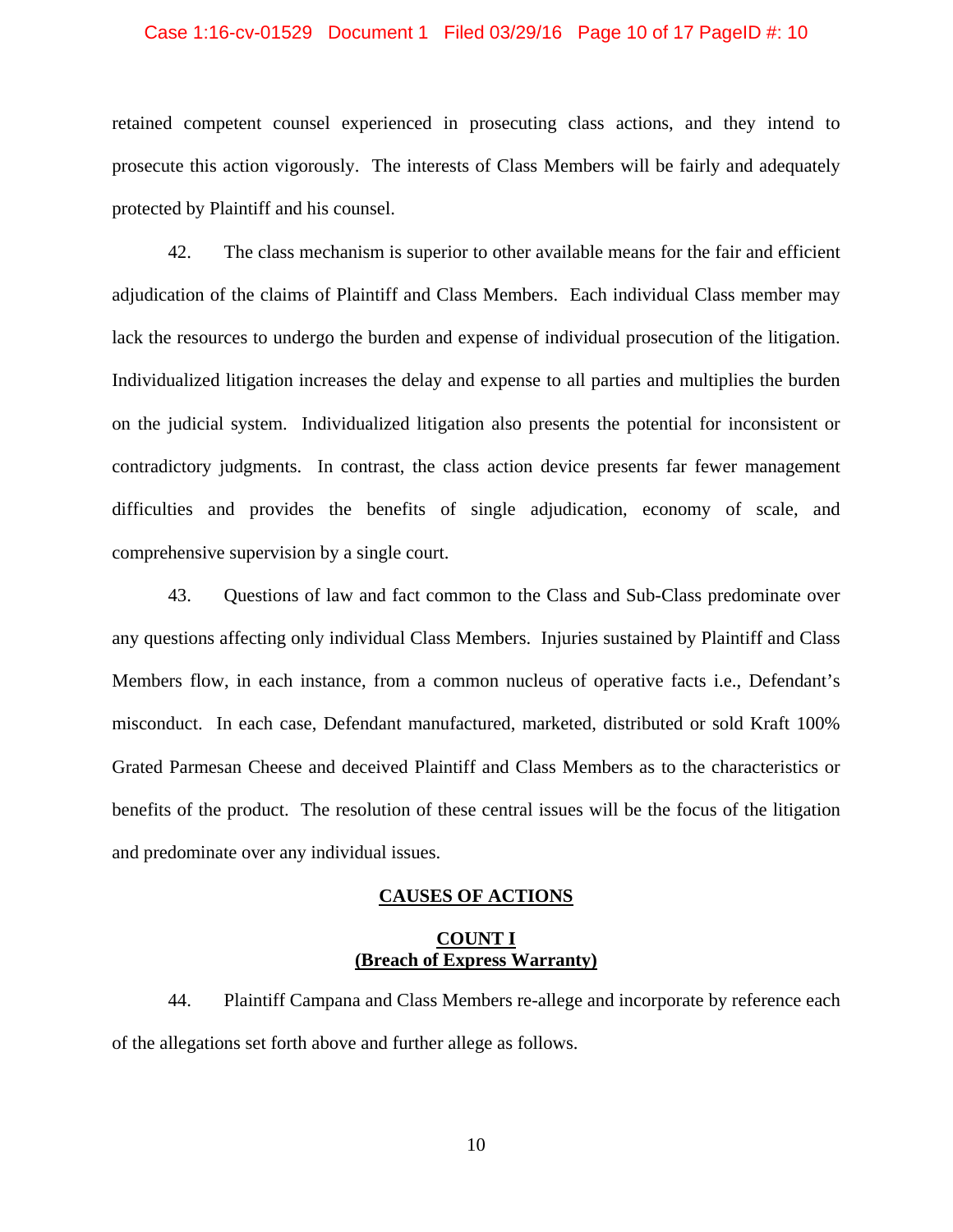## Case 1:16-cv-01529 Document 1 Filed 03/29/16 Page 11 of 17 PageID #: 11

45. Plaintiff Campana brings this Count individually and on behalf of the members of the Class.

46. In connection with the sale of Kraft 100% Grated Parmesan Cheese, Defendant expressly warranted that the product consists of "100%" Parmesan cheese.

47. Defendant's affirmation of fact and promise on the product packaging became part of the basis of the bargain between Defendant and Plaintiff Campana and Class Members, thereby creating express warranties that Kraft 100% Grated Parmesan Cheese would conform to Defendant's affirmation of fact, representation, promise and description.

48. Defendant breached its express warranties because Kraft 100% Grated Parmesan Cheese comprised of a substantial amount of additive and filler ingredients, including cellulose.

49. Plaintiff Campana and Class Members have been injured and harmed as a direct and proximate result of Defendant's breach because (a) they would not have purchased for Kraft 100% Grated Parmesan Cheese if they knew the truth about the product; (b) they purchased and paid more for Kraft 100% Grated Parmesan Cheese based on Defendant's representations; and (c) Kraft 100% Grated Parmesan Cheese did not have the composition, contents, and quality as promised.

50. Within a reasonable amount of time after Plaintiff Campana discovered that the Kraft did in fact breached its express warranty, Plaintiff Campana notified Defendant of the nonconformity in a timely fashion.

### **COUNT II (Breach of Implied Warranty of Merchantability)**

51. Plaintiff Campana and Class Members re-allege and incorporate by reference each of the allegations set forth above and further allege as follows.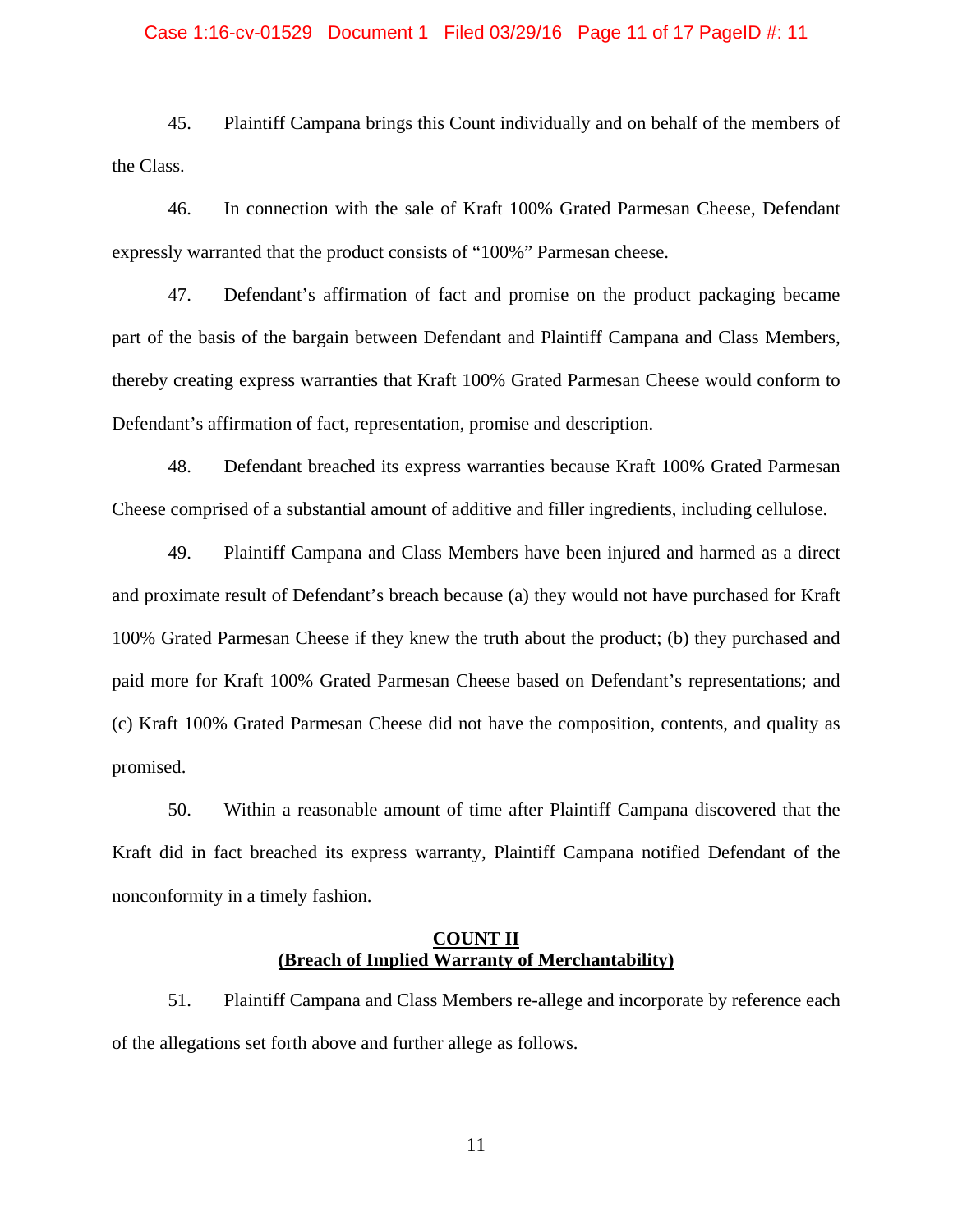#### Case 1:16-cv-01529 Document 1 Filed 03/29/16 Page 12 of 17 PageID #: 12

52. Plaintiff Campana brings this Count individually and on behalf of the members of the Class.

53. At all relevant times, Defendant was a merchant with respect to the goods of this kind which were sold to Plaintiff Campana and Class Members, and there was in the sale to Plaintiff and other consumers an implied warranty that the goods were merchantable.

54. For goods to be merchantable under the Uniform Commercial Code, the goods must "run, within the variations permitted by the agreement, of even kind, quality and quantity within each unit and among all units involved," "are adequately contained, packaged, and labeled as the agreement may require," and "conform to the promise or affirmations of fact made on the container or label if any." *See* U.C.C. § 2-314.

55. Defendant, as the manufacturer, marketer, distributer and seller, impliedly warranted to Plaintiff that Kraft 100% Grated Parmesan Cheese consisted of grated Parmesan Cheese that did not contain substantial amount of additive or filler ingredients.

56. Defendant breached the warranty implied in the contract for the sale of Kraft 100% Grated Parmesan Cheese in that the product deviated in a material way in their "kind, quality and quantity" as impliedly warranted, and because the product does not conform to promises and affirmations made on the container or label of the goods.

57. As a result, Plaintiff Campana and Class Members did not receive the goods as impliedly warranted by Defendant to be merchantable.

58. Plaintiff Campana and Class Members have been injured and harmed as a direct and proximate result of Defendant's breach of implied warranty because (a) they would not have purchased for Kraft 100% Grated Parmesan Cheese if they knew the truth about the product; (b) they purchased and paid more for Kraft 100% Grated Parmesan Cheese based on Defendant's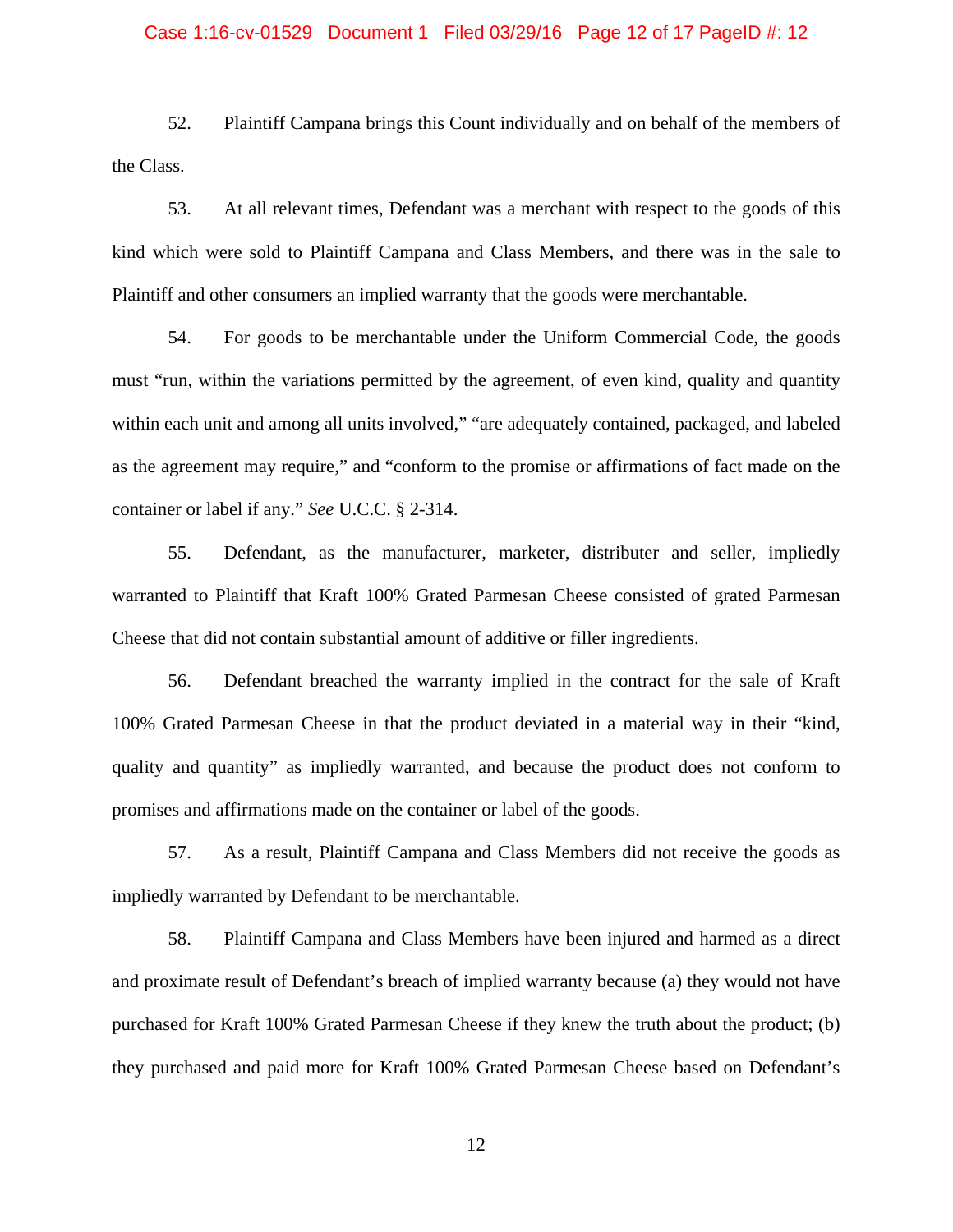### Case 1:16-cv-01529 Document 1 Filed 03/29/16 Page 13 of 17 PageID #: 13

implied warranties; and (c) Kraft 100% Grated Parmesan Cheese did not have the composition, contents, and quality as impliedly warranted.

59. Within a reasonable amount of time after Plaintiff Campana discovered that the Kraft did in fact breached its implied warranty, Plaintiff Campana notified Defendant of the nonconformity in a timely fashion.

## **COUNT III (Unjust Enrichment)**

60. Plaintiff Campana and Class Members re-allege and incorporate by reference each of the allegations set forth above and further allege as follows.

61. Plaintiff Campana brings this Count individually and on behalf of the members of the Class.

62. Defendant directly benefitted at the expense of Plaintiff and Class Members who paid for Kraft 100% Grated Parmesan Cheese as a result of Defendant's deceptive and misleading advertising, marketing and sale of the Product.

63. Defendant's conduct violated warranty laws and consumer protection laws including New York Gen. Bus. § 349 and § 350 by marketing and selling Kraft 100% Grated Parmesan Cheese while mispresenting material facts.

64. Plaintiff Campana and Class Members conferred non-gratuitous benefits upon Defendant by buying and paying the purchase price for Kraft 100% Grated Parmesan Cheese. Defendant accepted or retained such non-gratuitous benefits with full knowledge that Plaintiff and Class Members were not receiving products of the nature and quality that Defendant represented.

65. By virtue of the unlawful conduct described herein, it would be unjust and inequitable for Defendant to retain the non-gratuitous benefits conferred. Therefore, Plaintiff and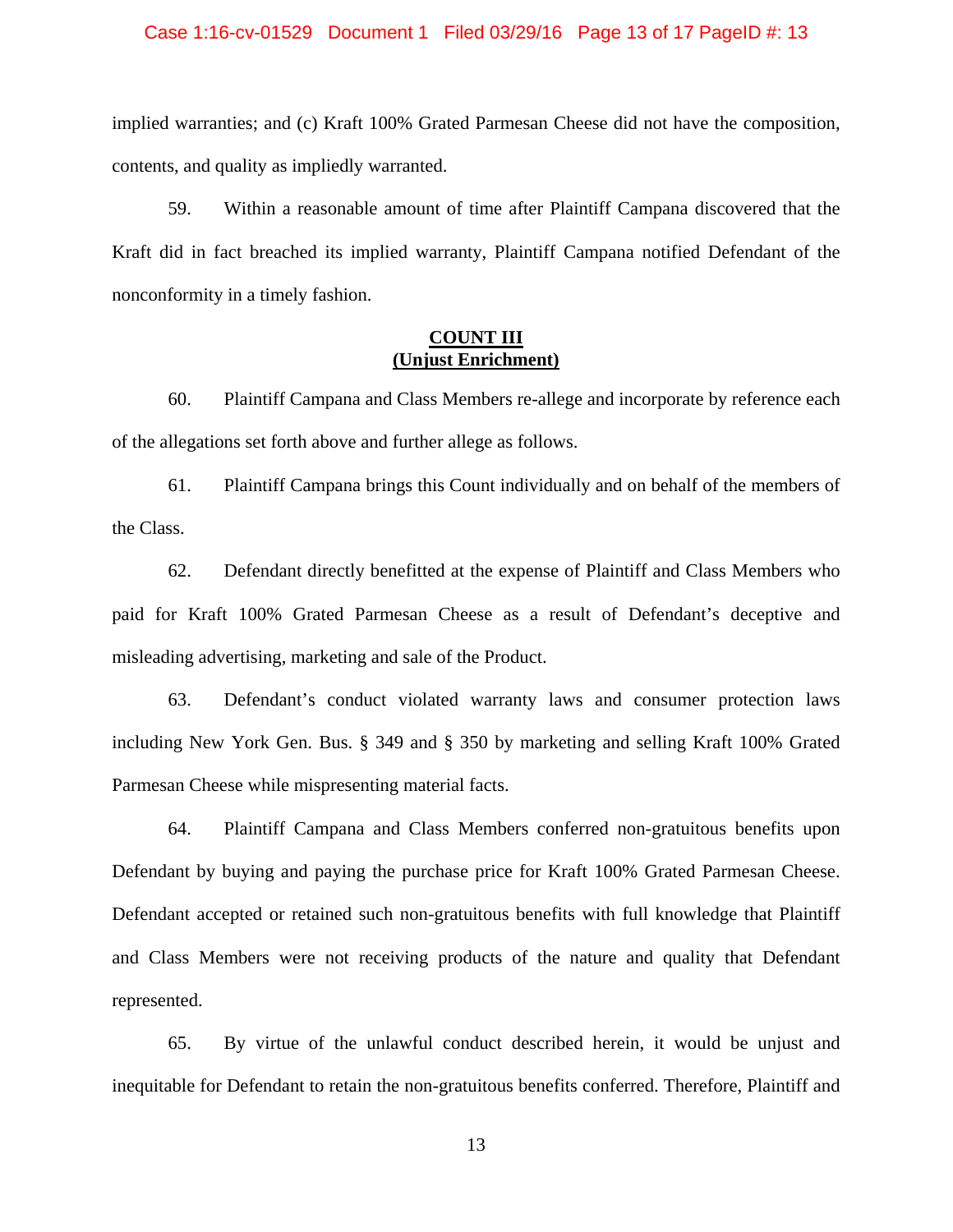Case 1:16-cv-01529 Document 1 Filed 03/29/16 Page 14 of 17 PageID #: 14

Class Members are entitled to, and hereby seek, disgorgement and restitution of wrongful profits, revenue, and benefits conferred upon Defendant in a manner established by the Court.

# **COUNT IV (Deceptive Acts or Practices, New York Gen. Bus. Laws § 349)**

66. Plaintiff Campana and Class Members re-allege and incorporate by reference each of the allegations set forth above and further allege as follows.

67. Plaintiff Campana brings this Count individually and on behalf of the members of the New York Sub-Class against Defendant.

68. By the acts and conduct alleged herein, Defendant committed an unfair or deceptive act and practice by marketing and selling Kraft 100% Grated Parmesan Cheese as undiluted grated parmesan cheese when the product contains excessive amount of additive and filler ingredient, including cellulose.

69. The foregoing deceptive acts and practices were directed at consumers.

70. The foregoing deceptive acts and practices are misleading in a material way because Kraft fundamentally misrepresents the composition, contents, and quality of Kraft 100% Grated Parmesan Cheese to induce consumers to purchase the product.

71. Plaintiff Campana and members of the New York Sub-Class were injured because they purchased and paid for Kraft 100% Grated Parmesan Cheese which they would not have done had they known the truth about the product.

72. Plaintiff Campana, on behalf of himself and members of the New York Sub-Class, seeks to enjoin the unlawful acts and practices described herein, to recover actual damages or \$50.00, whichever is greater, three times actual damages, and reasonable attorneys' fees and costs.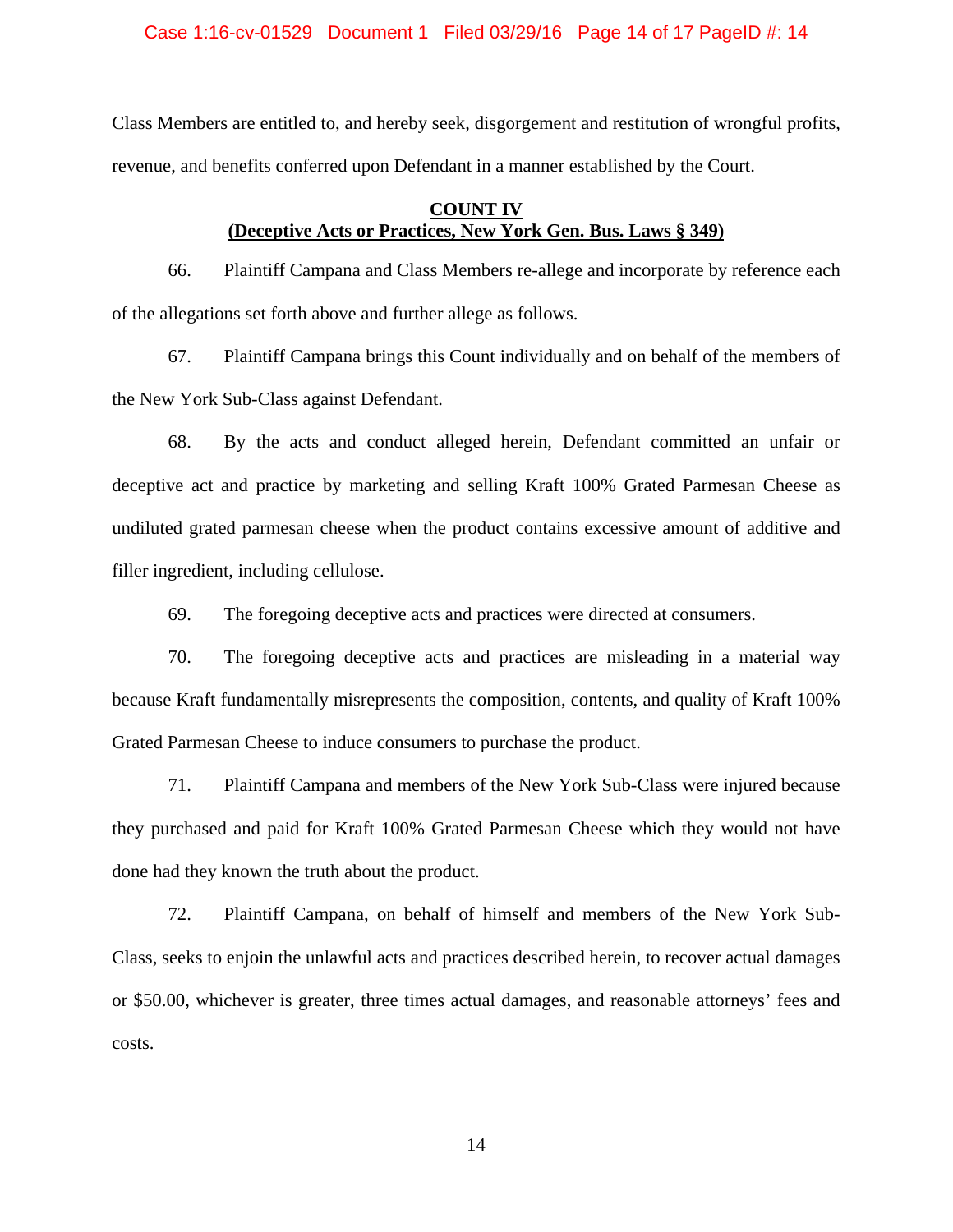### **COUNT V (False Advertising, New York Gen. Bus. Law § 350)**

73. Plaintiff Campana and Class Members re-allege and incorporate by reference each of the allegations set forth above and further allege as follows.

74. Plaintiff Campana brings this Count individually and on behalf of the members of the New York Sub-Class against Defendant.

75. Based on the foregoing, Defendant has engaged in consumer-oriented conduct that is deceptive or misleading in a material way that constitutes false advertising in violation of Section 350 of the New York General Business Law.

76. Defendant's false, misleading and deceptive statements and representations of fact, including but not limited to the marketing and selling Kraft 100% Grated Parmesan Cheese as undiluted grated Parmesan cheese when the product contains excessive amount of additive and filler ingredient, including cellulose, were and are directed at consumers.

77. Defendant's false, misleading and deceptive statements and representations of fact were and are likely to mislead a reasonable consumer acting reasonably under the circumstances.

78. Defendant's false, misleading and deceptive statements and representations of fact have resulted in consumer injury or harm to public interest.

79. Plaintiff has suffered and continues to suffer an economic injury as a result of Defendant's false, misleading and deceptive statements and representations of fact, including but not limited to the marketing and selling Kraft 100% Grated Parmesan Cheese as undiluted grated Parmesan cheese when the product contains excessive amount of additive and filler ingredient, including cellulose.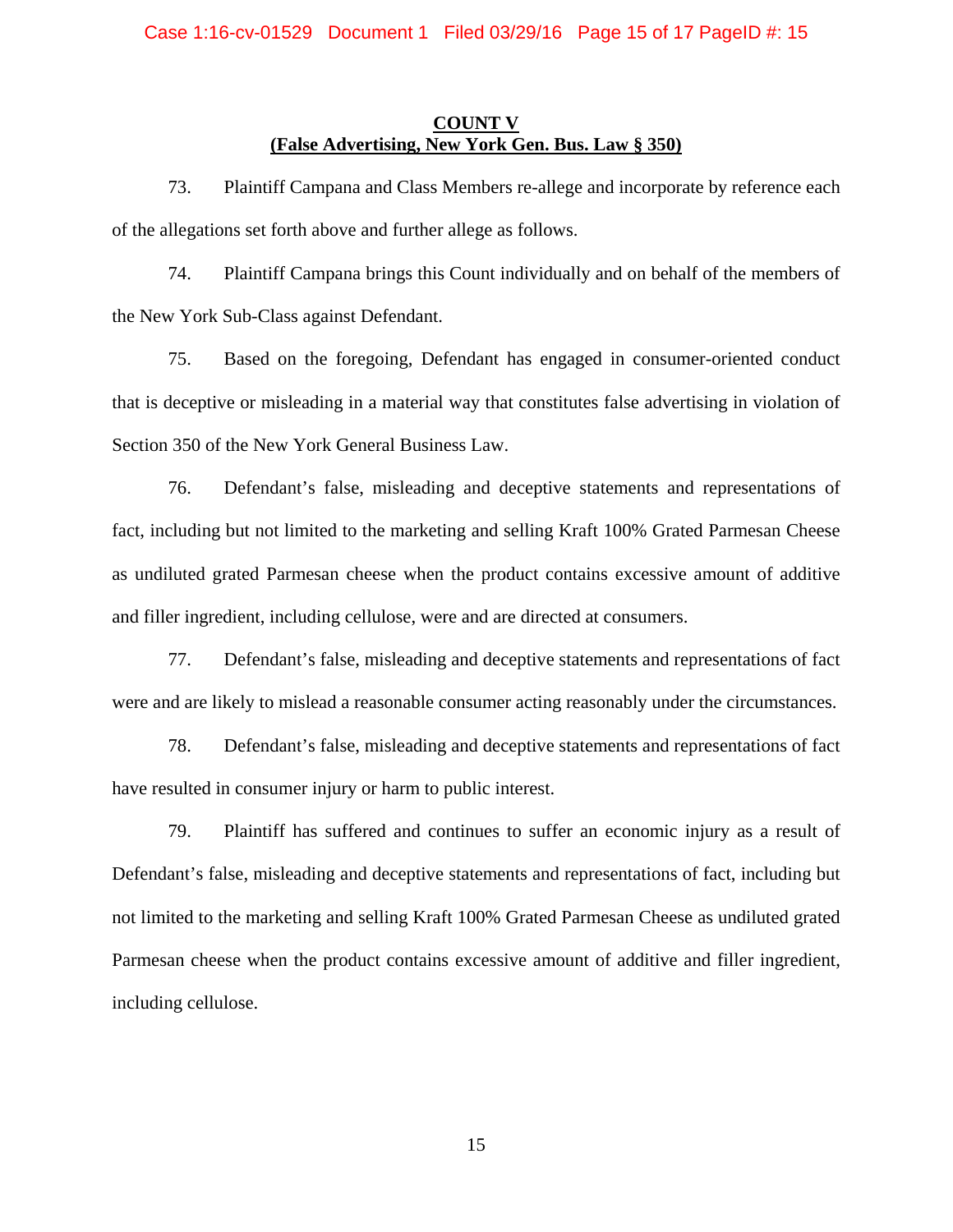#### Case 1:16-cv-01529 Document 1 Filed 03/29/16 Page 16 of 17 PageID #: 16

80. Plaintiff Campana and the New York Sub-Class suffered an ascertainable loss caused by Defendant's representation because they purchased and paid for Kraft 100% Grated Parmesan Cheese, which they would not have done had they known the truth about the product.

81. Plaintiff Campana, on behalf of himself and members of the New York Sub-Class, seeks to enjoin the unlawful acts and practices described herein, to recover actual damages or \$500.00, whichever is greater, three times actual damages, and reasonable attorneys' fees and costs.

### **PRAYER FOR RELIEF**

**WHEREFORE**, Plaintiff, individually and on behalf of all others similarly situated, seeks judgment against Defendant, as follows:

- A. For an order certifying the nationwide Class and New York Sub-Class under Rule 23 of the Federal Rules of Civil Procedure and naming Plaintiff as representative of the Class and Sub-Class and Plaintiff's attorneys as Class Counsel to represent the Class and Subclass members;
- B. For an order declaring the Defendant's conduct violates the statutes referenced herein;
- C. For an order finding in favor of Plaintiff, the nationwide Class, and the Sub-Class on all counts asserted herein;
- D. For compensatory and punitive damages in amounts to be determined by the Court or jury;
- E. For prejudgment interest on all amounts awarded
- F. For an order of restitution and all other forms of equitable monetary relief;
- G. For injunctive relief as the Court may deem proper; and